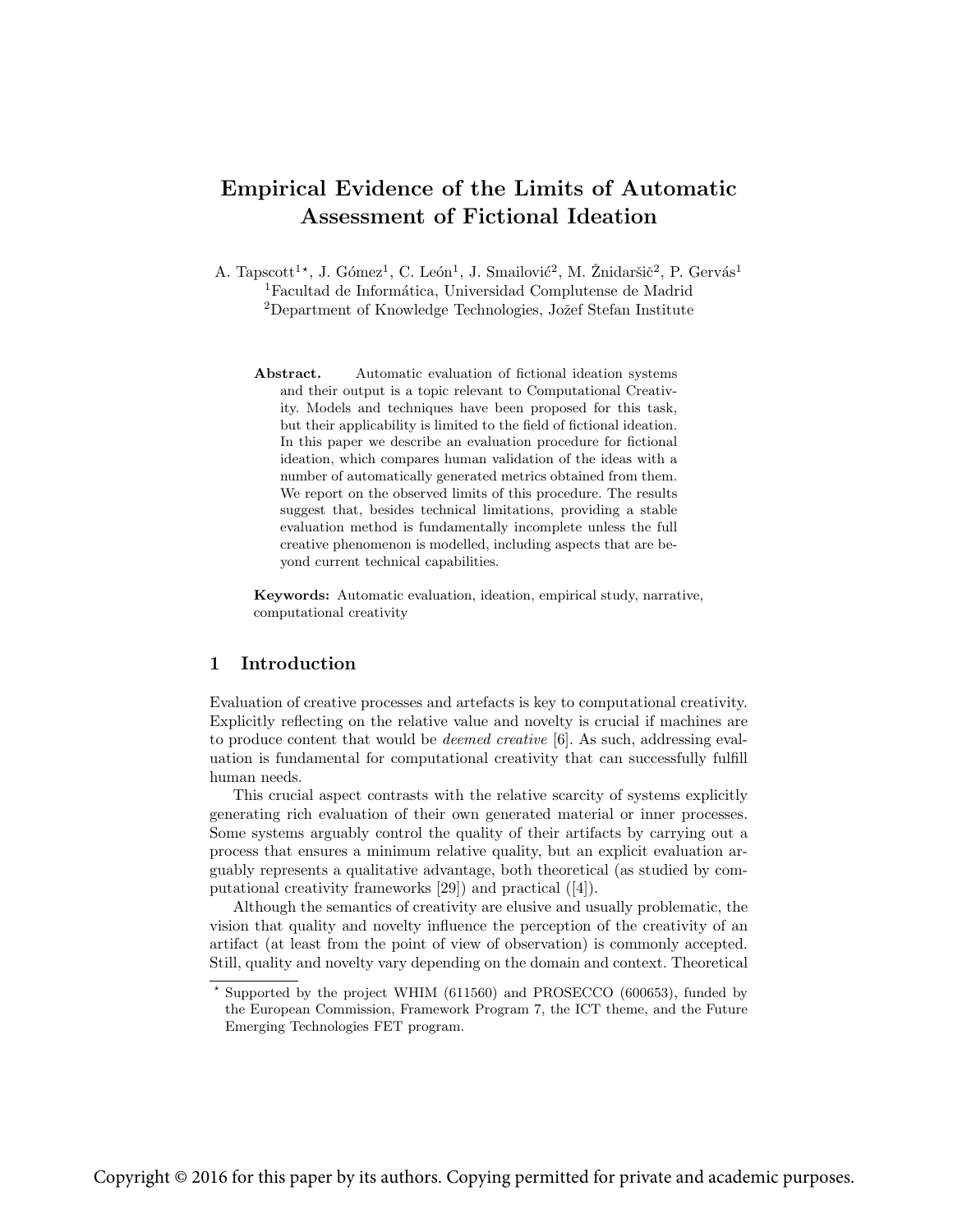discussion on this exists and it is seminal in the field  $[1, 2]$ , while other works attempt to offer either formal or procedural techniques for evaluating creativity [18, 25, 30]. These efforts address the evaluation of creativity in generic terms, and they are of limited applicability for the evaluation of the quality of specific artifacts generated automatically. It might be the case that the assumption that there is a global definition of creativity applicable to every creative domain is not possible, but we still need more empirical evidence supporting whether this is so.

Moreover, even when working within a domain in which there is an agreed definition of characteristics assumed to play a role in creativity (let us say quality), addressing explicit automatic evaluation can be a costly task, even more costly than creating the generative system that is being evaluated. It is not uncommon that being able to generate appropriate artefacts is doable, while yielding an explicit, measurable evaluation is not (for instance, in images generated by evolutionary computing [15]).

This paper reports on an empirical study in which the output of an automatic ideation system is assessed by computational means. When compared to human evaluation, the conceptual and practical limits of the approach were evidenced. This led to an in-depth analysis of the challenges, which is provided in Section 5.

## 2 Previous Work

While all scientific exploration requires thorough evaluation of the steps taken, doing so in creativity represents a challenge. How to assess creativity itself is a commonly discussed aspect of the whole phenomena of creative generation. While most authors agree on the correlation between a number of features and the perception of creativity, there is no consensus either on what these features are or how they really correlate. Moreover, adding computers to the problem makes it even more difficult to know whether a system has been successful or not. There is still a debate on what parts should be evaluated, the influence of the programmer on the output, the very definition of creative behavior, the decision of whether to focus on the process or the artifacts (or both), and many others.

The few examples present in the literature describing actual evaluation of automatic creative systems usually focus on less ambitious, more measurable aspects. This makes these systems less useful from a general perspective, but they nonetheless provide insight on the current capabilities of computer systems to assess their own production.

There is, however, a number of proposals that try to provide guidelines to evaluate creative systems. For instance, Ritchie [24, 25] addresses the issue of evaluating when a program can be considered creative by outlining a set of empirical criteria to measure the creativity of the program in terms of its output. He makes it very clear that he is restricting his analysis to the questions of what factors are to be observed, and how these might relate to creativity, specifically stating that he does not intend to build a model of creativity. Ritchie's criteria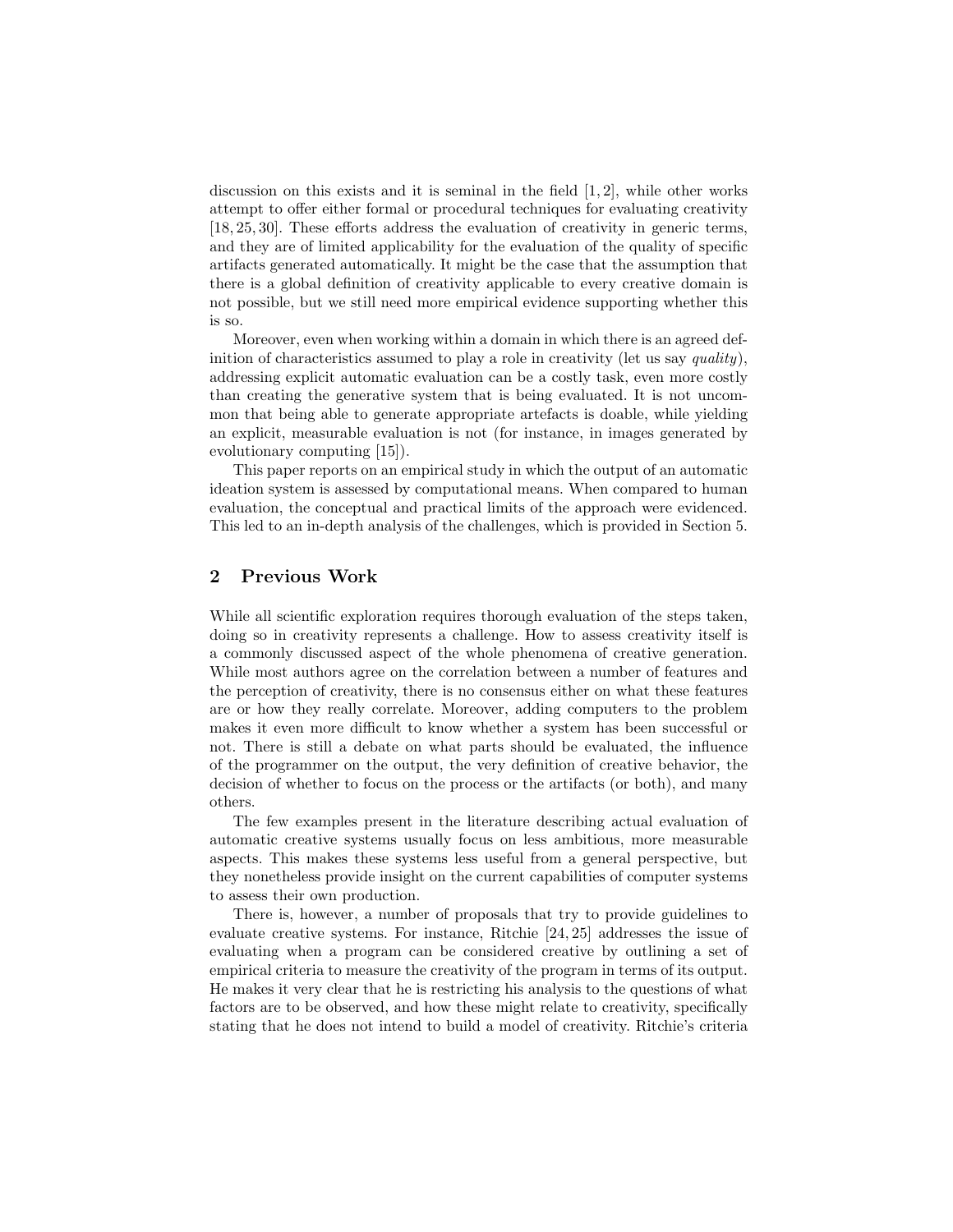are defined in terms of two observable properties of the results produced by the program: novelty (to what extent is the produced item dissimilar to existing examples of that genre) and *quality* (to what extent is the produced item a highquality example of that genre). To measure these aspects, two rating schemes are introduced, which rate the typicality of a given item (item is typical) and its quality (item is good). Another important issue that affects the assessment of creativity in creative programs is the concept of inspiring set, the set of (usually highly valued) artifacts that the programmer is guided by when designing a creative program. Ritchie's criteria are phrased in terms of: what proportion of the results rates well according to each rating scheme, ratios between various subsets of the result (defined in terms of their ratings), and whether the elements in these sets were already present or not in the inspiring set. Ritchie's criteria have been used in subsequent evaluations of creative systems output [7, 21, 8].

Pease et al. [19] discuss relevant factors to evaluating systems in terms of creativity. The proposed framework mainly takes into account input provided, output produced and process employed. Each of these categories are detailed in depth, detailing their required measures. Before detailing the measurement methods, Pease et al. provide assumptions regarding creativity, also admitting their 'somewhat arbitrary' nature. The evaluation tests proposed deal with two main aspects: how close does the test predict human evaluation of creativity and how possible and practical it is to apply the test to a system. Overall, this work suggests that the very definition of creativity is subjective and that evaluating systems in a general way is problematic.

Colton et al. [5] propose an extension of Ritchie's criteria [24] that attempts to determine the impact of the input data on the creative artifact produced by a system. This more agnostic approach attempts to obtain an objective measure by comparing the output of the system to the inspirational material used as input. This investigation attempts to discriminate systems that overfit or shuffle input data (fine-tuning) instead of producing genuine novel artifacts. Among other conclusions, the authors state that comparing creative systems might not be viable, suggesting their criteria to be used as guidelines for program construction rather than post-hoc evaluation.

The creative tripod framework, proposed by Colton [3], is built around the premise that a creative system must demonstrate skill, imagination and appreciation. These qualities are not required to be possessed by the system, but rather to be perceived as possessed by the system. This is an important remark by Colton to avoid debates around the definition of creativity. The framework also includes the programmer, the system and the consumer, however Colton is only interested in the program's behavior.

Pease and Colton [18] propose an alternative to the Turing Test to assess computational systems' creativity, the FACE (Frame, Aesthetic, Concept, Expression of concept) and IDEA (Iterative Development Execution Appreciation) model. The model includes creative acts and audiences, with relevant measures such as popularity, appeal, provocation, opinion, subversion and shock. Putting the focus on the reaction produced by the creative artifact, this model attempts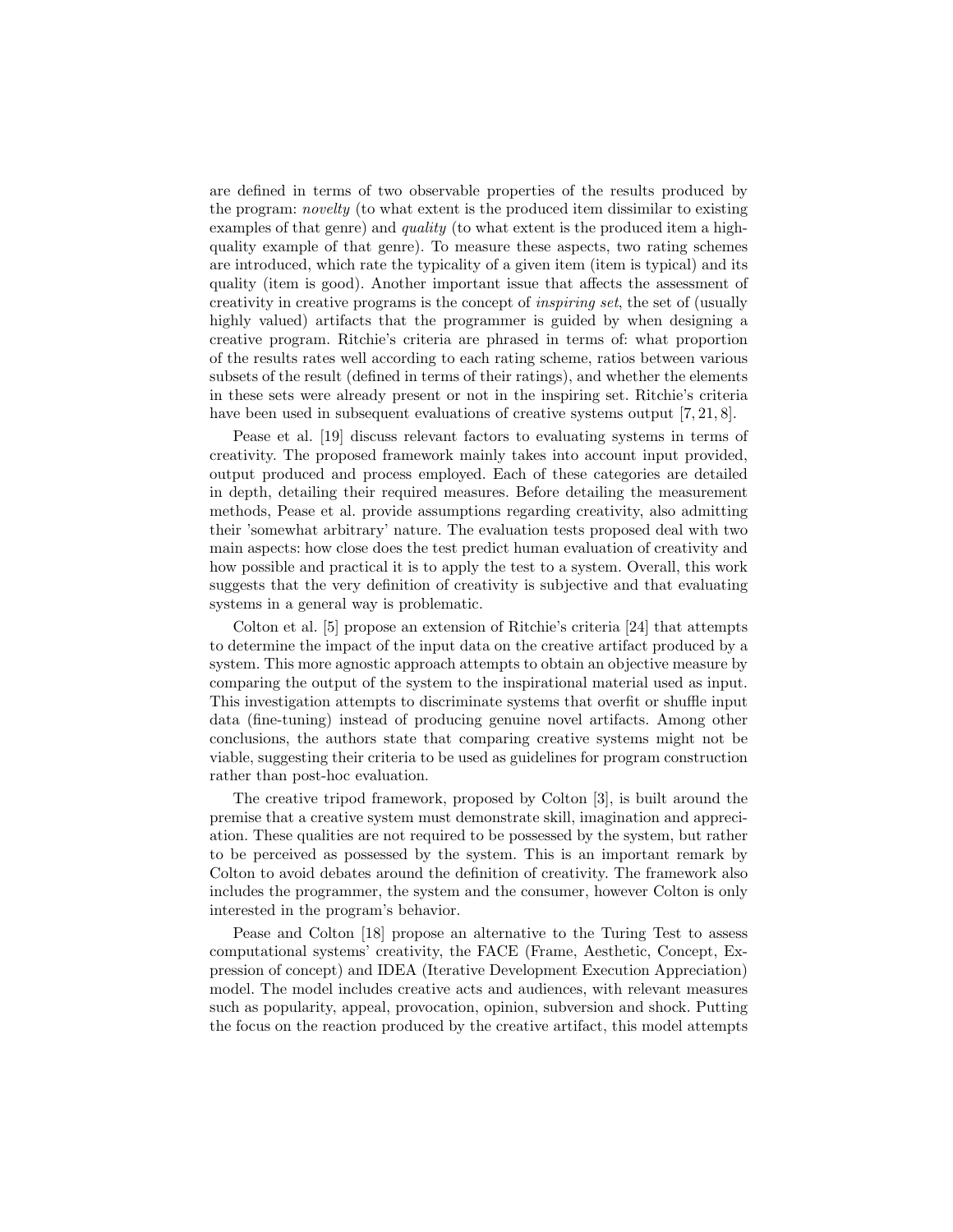to avoid the shortcomings of the Turing Test by going further than merely assessing the capacity of a creative system to imitate human behavior. By including the audience into the model, this approach acknowledges the highly subjective nature of creativity evaluation.

SPECS [9], introduced by Jordanous as "a standardised and systematic methodology for evaluating computational creativity", represents a substantial effort to provide a standard for evaluating the creativity of a system in the field of computational creativity and address the multi-faceted and subjective nature of creativity. Its flexible nature allows SPECS to adapt to the demands of the researchers' field, applying the required demands and standards. The methodology informs researchers of their system's strength and weaknesses, providing useful feedback for achieving creative results.

#### 2.1 Evaluation of Automatically Generated Narrative

Automatic generation of narratives has been a long-standing goal of Artificial Intelligence since its very beginning. There are a number of systems described in the literature, but the evaluation of these systems – be it its output, its creative process or whatever other aspect – is seldom found. This is most likely due to the fact that the average quality or variety of the generated stories is not really comparable to those written by most humans, not necessarily professional writers.

The Mexica system [23] includes procedures for the dynamic assessment of the novelty of a story in progress with respect to previously known stories. Novelty is considered in terms of how the stories differ in terms of the actions they include and their frequency of appearance.

In P $\acute{e}$ rez et al  $[22]$  three different characteristics are considered as relevant for measuring story novelty: sequence of actions, structure of the story, and use of characters and actions.

Peinado  $\&$  Gervás [20] carried out an empirical study of how generated stories were perceived by a set of human volunteer evaluators. Human judges blindly compared one of the generated basic stories to two alternatives: one rendered directly from a stored fabula of the knowledge base and another randomly generated. Values were collected for: *linguistic quality* (how well is the text written), coherence (how well is the sequence of events linked), interest (how interesting is the topic of the story for the reader) and originality (how different is the story from others).

León & Gervás  $[11]$  propose a model, intended as a tool to drive automatic story generation, of how quality is evaluated in stories. This paper proposes a computational model for story evaluation in which an evaluation function receives stories and outputs a value as the rating for that story. The value for this function is computed from values assigned to: accumulation of contributions from individual events depending on the meaning of the event – aspects such as whether the reader wants to continue reading the story, or how much danger or love the reader perceives in the story –, appearance of patterns or relationships between the events of a story – aspects such as causality, humour or relative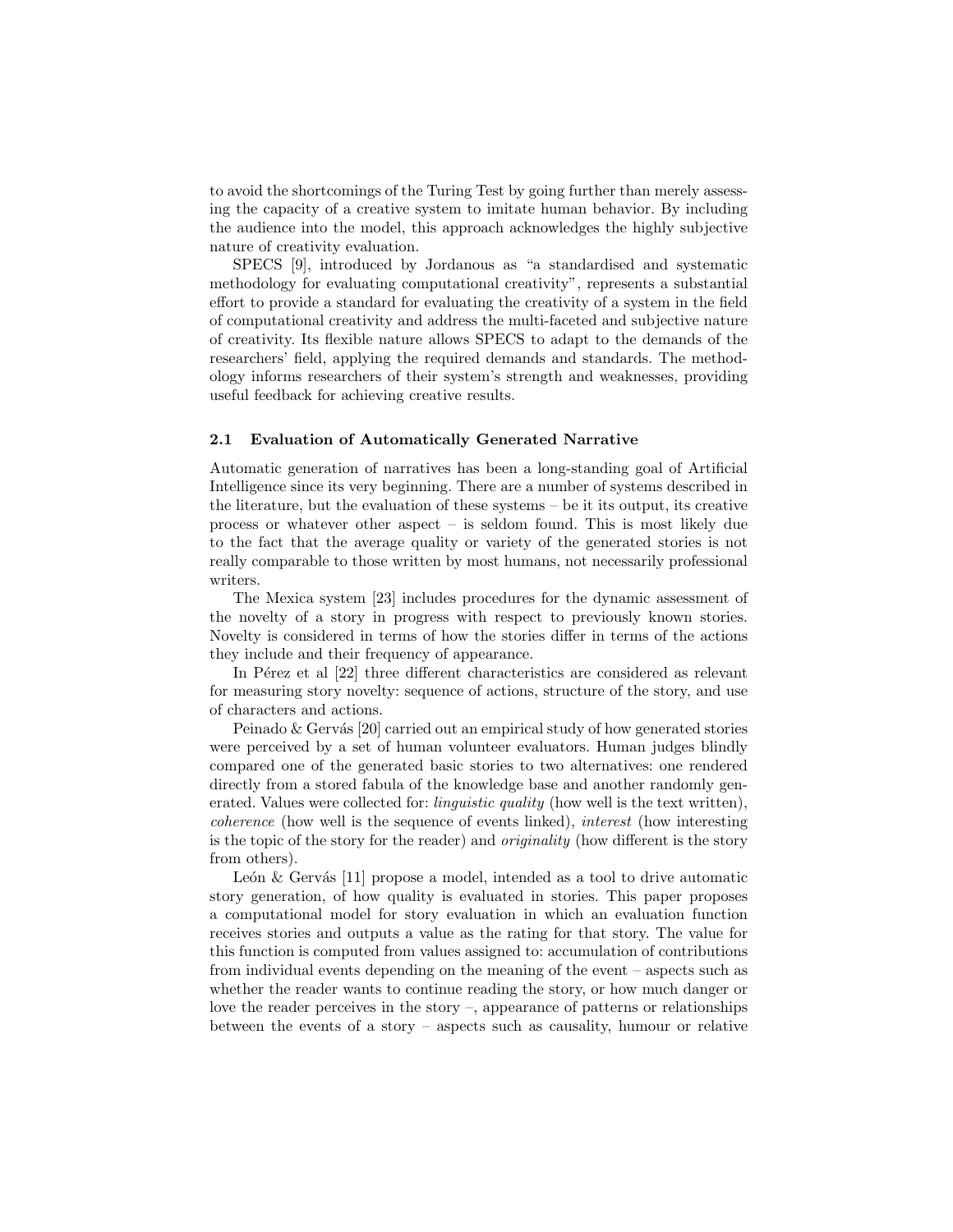chronology – and inference – which captures the ability to interpret stories by adding material to explain what they are told even if it is not explicitly present in the story. The evaluation function has been implemented as a rule based system.

Ware, Young et. al. [27] propose a formal model for narrative conflict with seven dimensions from various narratological sources meant to aid in distinguishing one conflict from another: participant, subject, duration, balance, directness, intensity and resolution. Their experimental results [28] suggest the model predicts these seven dimensions of narrative conflict similarly to human criteria. Their good results predicting human-perceived narrative conflict suggest a similar approach may be viable for measures related to creativity.

## 3 Evaluating Automatic Ideation

Original ideation is central to any creative process. Coming up with innovative ideas that potentially trigger the creation of new material is fundamental to human creativity. It is not uncommon to focus creative processes on the identification of a single, valuable idea that unlocks new paths leading to finished artifacts. Although human creative teams usually rely on pure ideation to foster creativity, there have only been a few small, ad-hoc studies of how to automate ideation until recent times. Section 3.1 describes an effort to provide a system able to produce novel ideas.

#### 3.1 The What-If Machine

Llano et al. have recently proposed an automatic ideation system [13, 14, 12]. This computational system is designed to produce relatively valuable and novel ideas autonomously. This system, the *What-If Machine*<sup>1</sup>, includes a module for analysing the ideas and generating narrative metrics, and a module for computing a predictive machine learning model. This model is trained against collected human evaluations of what-ifs, and is intended to learn a robust function from narrative metrics to perceived overall quality. Two main hypotheses guide the design of the What-if Machine and the presented research:

- 1. There is a strong correlation between the perceived overall quality and the perceived narrative potential, in the sense that if the audience perceives high narrative potential, it will also perceive a high overall quality. The overall quality is defined in terms of the analyzed response from humans (i.e. no specific model beyond what humans say about quality is assumed), and the narrative potential is assumed to be directly proportional to the amount and quality of the stories a certain what-if can trigger or inspire.
- 2. There is a set of computable metrics whose values correlate (directly or indirectly) with the overall quality and the narrative potential.

 $1$  The What-if Machine: http://www.whim-project.eu/.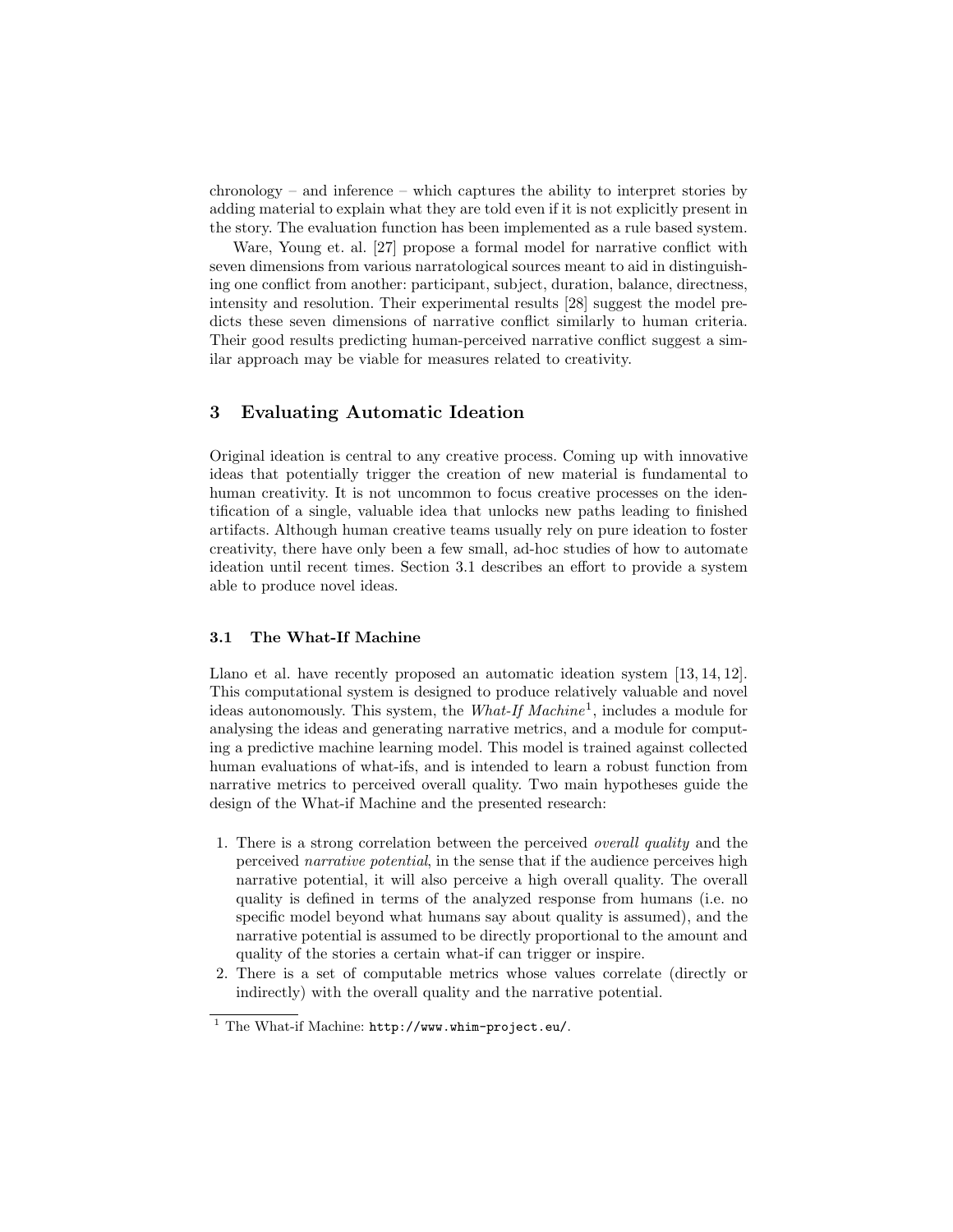The What-If Machine is, to the best of our knowledge, the only attempt to implement a computer system able to produce novel what-if ideas. The What-If Machine is a distributed computer system in which several modules collaborate in order to output rendered what-ifs. Five modules compose the system:

- 1. The ideation module produces, using a knowledge base, what-if ideas formalized as mini-narratives.
- 2. The mini-narratives are fed into the narrative-based metric generation, which generates values for a set of metrics which hypothetically have a correlation with human perception of quality. These metrics are based on narrative properties of the what-ifs.
- 3. The mini-narratives, now enriched with its corresponding metrics, are sent to a crowd-sourcing evaluation module, which applies machine learning to create and refine models for predicting overall quality against human ratings.
- 4. The world view creation, providing knowledge for what-if generation, story creation and metric computation.
- 5. The finished, filtered what-ifs are finally passed to a rendering module, which creates artifacts from the final what-ifs (stories, texts or images, for instance).

A subset of the What-If Machine (modules 1, 2 and 3) was used to generate the material for the study, which is described in detail in Section 4.

### 4 Study

A pilot study was performed to determine the feasibility of predicting the perceived quality and narrative potential in the artifacts created by a computable creative system. Both magnitudes have been introduced in the previous section, and in order to avoid influencing our subjects, no definition for them is provided in the questionnaires (as seen in Fig. 1). This naive approach is a result of our focus on the model and its capability to predict human assessment instead of introducing our own views or definitions. The study was conducted to obtain the human rating of perceived quality and narrative potential.

Using both measures, a machine learning process will search for correlations between some metrics (detailed in the next section) and the perceived quality and perceived *narrative potential*. This should allow us to determine what measures are relevant to predict human-perceived *quality* and *narrative potential* to produce what-ifs that present both qualities to human observers.

#### 4.1 Metrics

Since we have no certainty about what metrics extracted from each what-if's mini-narrative may impact over the perceived quality and narrative potential, we focused on generating the maximum amount of computable features. The impact of these features on the perceived quality and narrative potential may be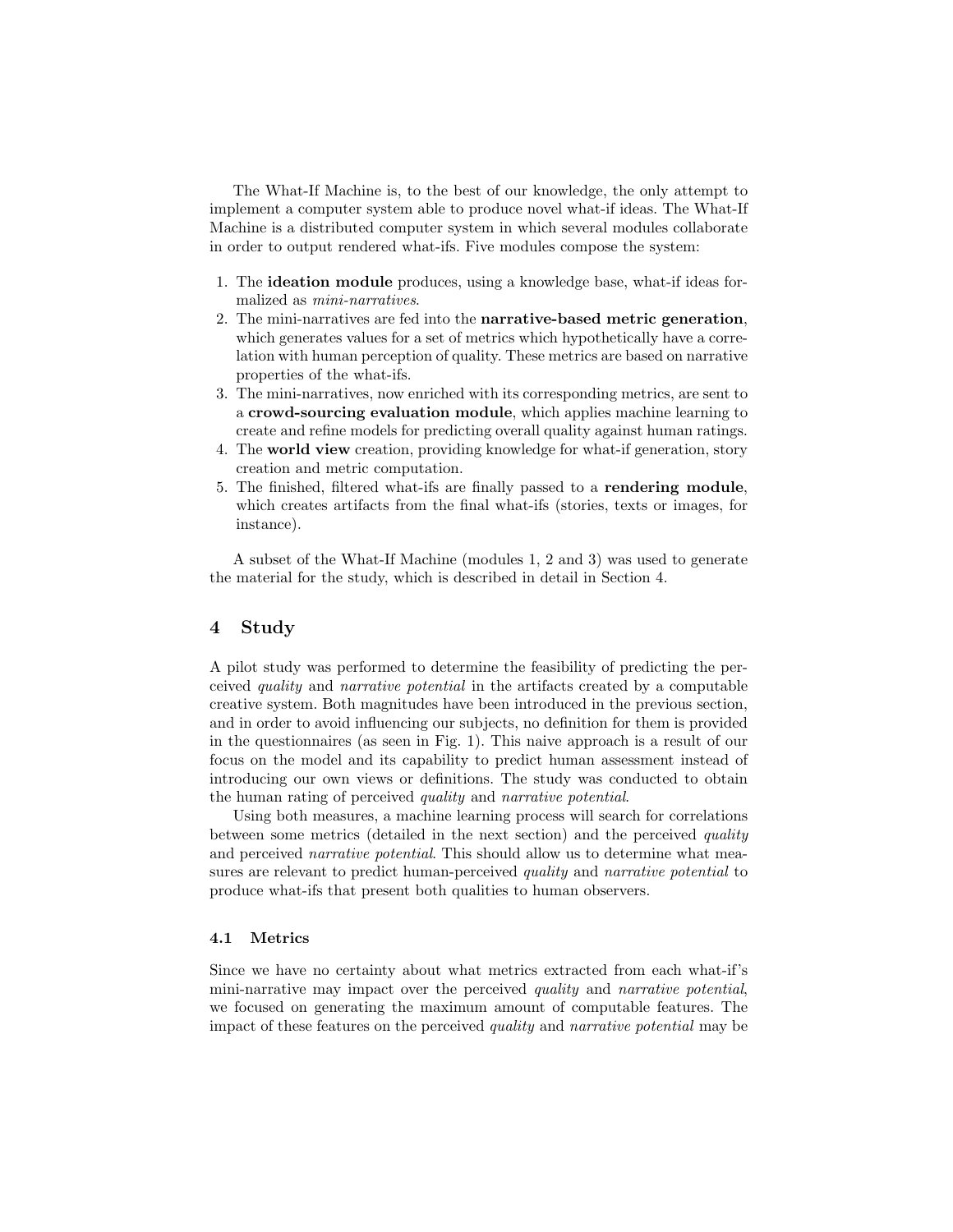obtained with machine learning techniques (we refer to these features as metrics). This approach is similar to the one used by Nowak for image classification [17] that generates a high number of arbitrary features from each image.

A mini-narrative is a structure that contains a set of narrative points linked to schemas like *setting* or *resolution*. Each **narrative point** is a set of narrative statements that provide information about characters or events through predicates (e.g. *dog is old* or *dog learns to play a piano*). **Narrative** statements may be related to one another (caused by or inferred by another statement).

The next list includes the set of implemented features along with their description:

- Length: mini-narrative narrative points amount.
- SettingQuality: Amount of schemas divided by 3.
- ExplicitFact: the amount of narrative statements in the mini-narrative.
- RatioCharacters: the character/statement ratio.
- $-$  Originality: hits returned by the full text of the mini-narrative in the  $\mathit{Bing}$ search engine.
- OriginalityAccurate: hits returned by the exact full text of the mininarrative in the Bing search engine.
- Divergence: average hits returned by the mini-narrative statements in the Bing search engine.
- DivergenceMinimum: minimum hits returned by the mini-narrative statements in the Bing search engine.
- Evolution: amount of learnTo predicates found in the mini-narrative.
- Handicap: amount of negated capableOf predicates found in the mininarrative.
- InterestingLife: amount of negated doesFor predicates found in the mininarrative.
- TotalStoriesGenerated: amount of stories generated by the story generator from the current mini-narrative.
- StoryCharacters: average number of characters in the generated stories.
- Names: StanfordNLP [16] queries for the what-if's names.
- $-$  **NamesRatio**: *Names/ExplicitFact* ratio.
- **Valence**: Sum per statement, each statement codified as  $+1$  if a fact is positive, -1 if negative and 0 otherwise).
- $-$  ValenceAverage: Valence/ExplicitFact ratio.
- JointWordsProbability: joint probability average for each set of words using *ngrams*. For this metric we use the Project Oxford<sup>2</sup> services.
- JointWordsProbabilityMinimum: the minimum joint probability for the set of words using ngrams from Project Oxford.
- RealityDistortionRatio: events in the mini-narrative that negate a fact from the knowledge base are considered a reality distortion. This metric provides the reality distortion amount/ExplicitFact ratio.

 $^2$  https://www.projectoxford.ai/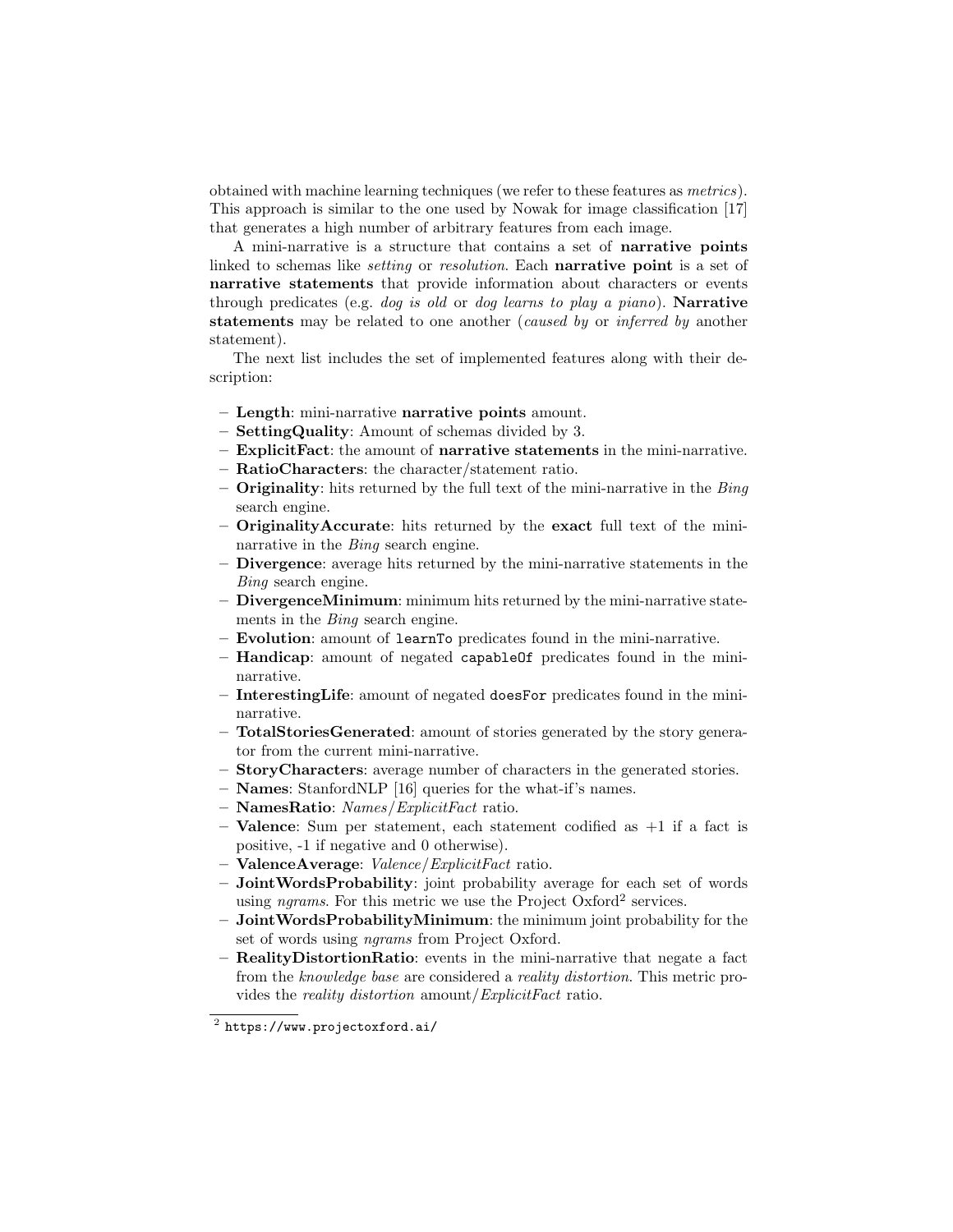- FictionalAdditionsRatio: any event in the mini-narrative that is missing from the knowledge base is considered a fictional addition. This metric provides the fictional addition amount/ExplicitFact ratio.
- FictionalRatio: reality distortion amount plus fictional addition amount/ $ExplicitFact$ .
- ResolutionTriggerRatio: resolution events solve conflicts from the mininarrative. Provides the *resolution event* amount/*ExplicitFact* ratio.
- MainCharacterEventsRatio: protagonist statements are statements in which this actor plays any role. This metric provides the *protagonist state*ment amount/*ExplicitFact* ratio.

#### 4.2 Methodology

A set of 890 what-ifs were generated by the What-If Machine. All of their source mini-narratives were processed by the metric generation system. A total of 15 different questionnaires were created, each including 10 what-ifs rendered as text from the original set of 890. 150 what-ifs were included in the evaluation set. 101 volunteers received a link that randomly redirects to one of the 15 possible questionnaires through email. Given the simplicity of the questions, Google Forms was our platform of choice. The platform was robust and stable and all of the answers were successfully stored in a Google Sheet document automatically. There was no active supervision for each subject given the remote nature and limitations of the Google Forms platform.

#### 4.3 Questionnaire

The questionnaire informed subjects about their participation in a study related to computer-generated content (Figure 1). Some demographic information was queried (age, gender and English level) and then they were asked to evaluate the overall quality (on a 0-5 Likert scale) of each what-ifs plus its narrative potential (yes/no binary answer). A text box accepting any comment was also provided in order to gather additional qualitative information.

You are about to evaluate some of the preliminary results of the "WHIM: The What-If Machine" research project from the European Union. The overall objective of the What-If Machine is to automatically generate fictional ideas with cultural value. You will be presented a number of what-if style ideas and we kindly ask you to rate them according to the following features:

– Overall quality: from 0 (no quality) to 5 (superb quality). – Narrative potential (yes/no). – Any observation you can provide.

Completing the questionnaire should not take more than 10 minutes. We really appreciate your contribution to the project.

Fig. 1. Information presented to the user in the evaluation questionnaire.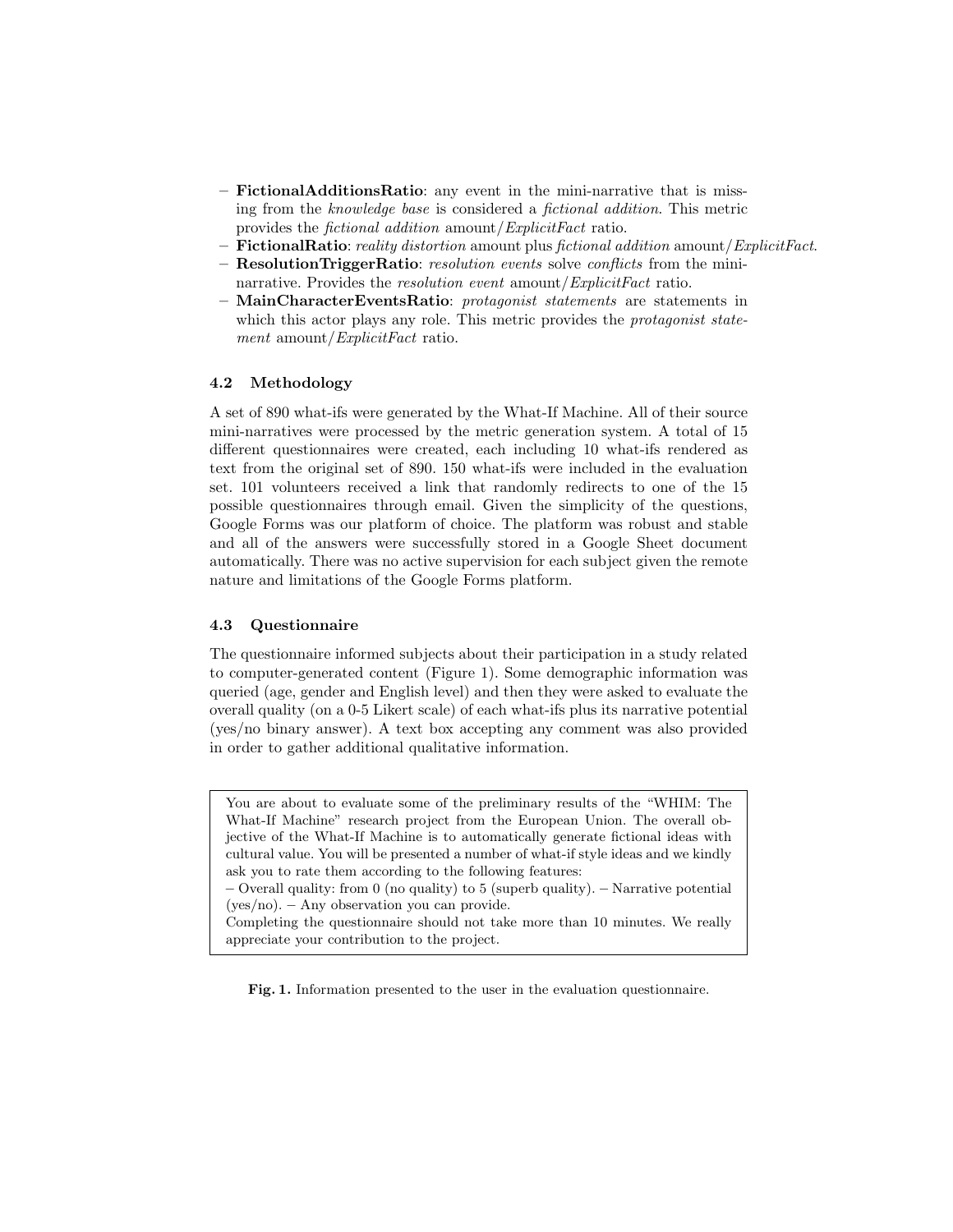#### 4.4 Results

101 subjects participated in the study. Statistical analysis of the results revealed no significant differences between evaluators in terms of English level, age or gender. For instance, the quality (Q) for gender yielded  $\mu(Q)_{male} = 2.66$ ,  $\sigma(Q)_{male} = 0.75; \ \mu(Q)_{female} = 2.69, \ \sigma(Q)_{female} = 0.89.$  The corresponding results for English and age are comparable.

Questionnaires provided 1,007 Quality and 1,004 Narrative Potential rankings for the 150 What-Ifs used. What-Ifs were ranked between 1 and 27 times. For the Narrative Potential  $(P)$  measurements, we mapped "Yes" to  $+1$ , "Not sure" to 0, and "No" to -1. Overall measures resulted in  $\mu(Q) = 2$ , 4 and  $\sigma(Q) = 1$ , 3 for Quality and  $\mu(P) = -0.05$  and  $\sigma(P) = 0.89$  for Narrative Potential. Individual What-Ifs aggregated ranking values were used for calculating:

- $-$  Pairwise correlations between perceived Quality and perceived Narrative Potential, perceived Quality or perceived Narrative Potential and the metrics, and between individual metrics.
- Global measure of attribute importance for these metrics in predictive modeling of the average perceived Quality or perceived Narrative Potential.

Pairwise correlations Metrics that provided the same values for all What-Ifs in the dataset were discarded. Correlation coefficients were calculated with the Pearson Product-Moment. There is a strong positive correlation between *Quality* and Narrative Potential averages (0.83) and medians (0.758). As seen in table 1, both measures correlate positively with some metrics, such as MainCharacterEventsRatio and RatioCharacters and correlate negatively with others, such as ExplicitFact and Length.

**Table 1.** The correlation coefficient between average/median  $Quality (Q)$  or Narrative Potential (P) labels and the metrics. The values are sorted by correlation coefficient values of the average Quality.

|                        |          | Avg Q Mdn Q Avg P Mdn P |                            |                 |
|------------------------|----------|-------------------------|----------------------------|-----------------|
| MainCharEventsRatio    | 0.371    | 0.346                   | 0.379                      | 0.329           |
| RatioCharacters        | 0.354    | 0.296                   | 0.368                      | 0.307           |
| ResolutionTriggerRatio | 0.342    | 0.303                   | 0.305                      | 0.261           |
| TotalStoriesGenerated  | 0.312    | 0.250                   | 0.321                      | 0.264           |
| JointWordsProbMin      | 0.308    | 0.289                   | 0.367                      | 0.314           |
|                        |          |                         |                            |                 |
| ValenceAverage         | $-0.219$ |                         | $-0.188$ $-0.296$ $-0.249$ |                 |
| ValenceSum             | $-0.258$ |                         | $-0.234$ $-0.323$ $-0.276$ |                 |
| StoryCharacters        | $-0.283$ | $-0.269$                |                            | $-0.327 -0.285$ |
| ExplicitFact           | $-0.379$ |                         | $-0.336$ $-0.406$ $-0.345$ |                 |
| Length                 | $-0.379$ |                         | $-0.336$ $-0.406$ $-0.345$ |                 |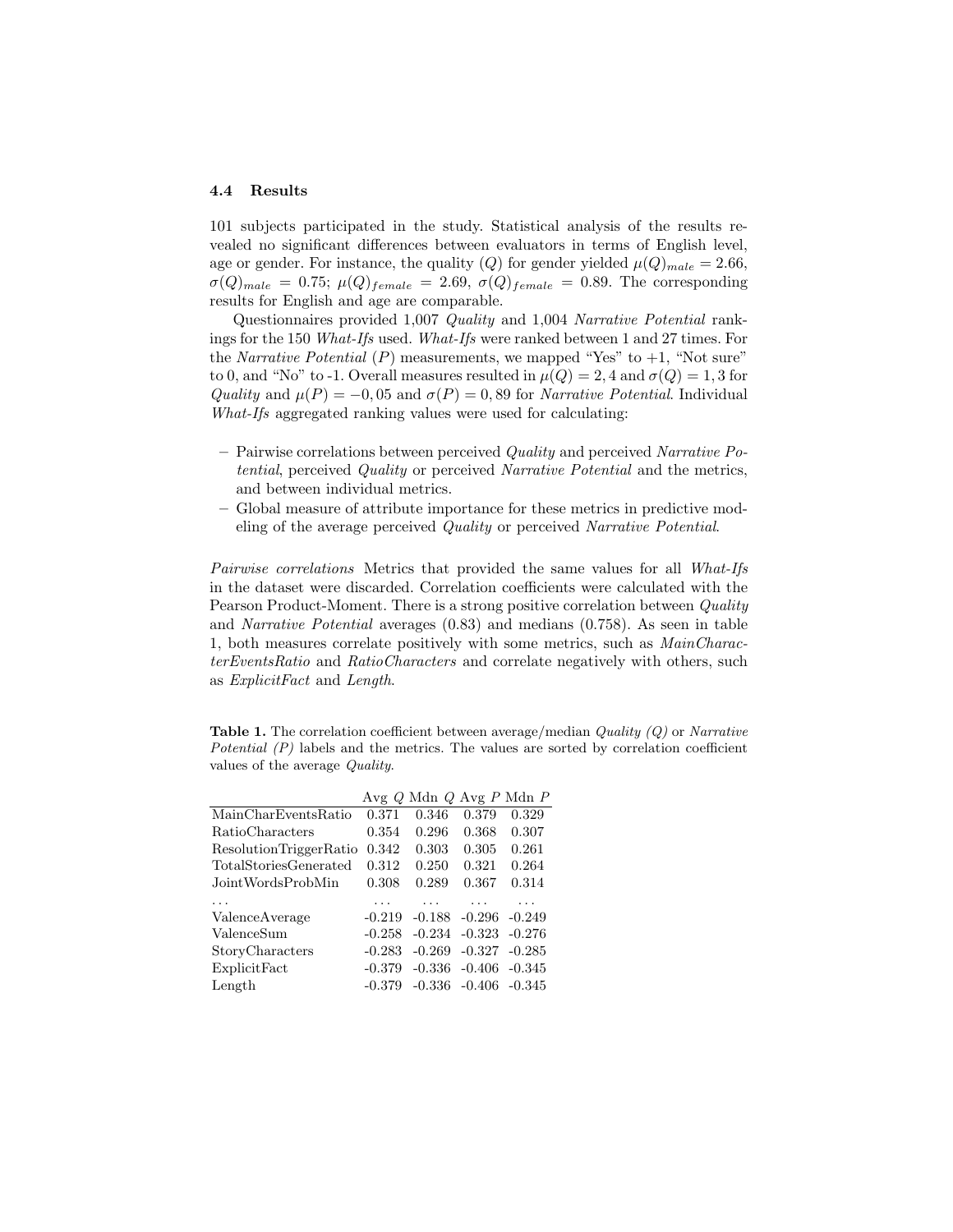Importance for Predictive Modeling In order to determine the importance of each metric in predicting perceived Quality and Narrative Potential we used the Relief measure [10, 26], which is a method commonly used for feature selection in machine learning. This measure does not assume independence among the metrics, but takes their possible interdependence into account. The more the Relief scores are positive, the more a metric contributes to prediction of a target value (in our case, the value of average Quality or the average Potential). The ones that scored close to zero or negative are irrelevant and those with negative values have even a negative impact.

According to the results in Table 2 it seems that most of the metrics have no use in predictive models of average Quality. For the average Narrative Potential, however, most of the metrics seem to be slightly informative . According to Relief ranks for the metrics results, usefulness of the metrics for average Quality is to some extent inversely proportional to their usefulness for the average Narrative Potential. The absolute values of the Relief scores depend on the characteristics of data and the parameters of the assessment, which makes it difficult to use absolute thresholds for judgements on the relevance of features. However, a strong correlation among the Quality and Narrative Potential values and a mismatch of the Relief scores of metrics for these two targets provide an indication that also the contributions of the positively scored metrics are likely to be too low to be considered relevant.

| Metric                       |          | Relief Avg Q Relief Avg P |
|------------------------------|----------|---------------------------|
| Handicap                     | 0.027    | $-0.009$                  |
| MainCharacterEventsRatio     | 0.007    | 0.004                     |
| NamesRatio                   | 0.001    | 0.006                     |
| DivergenceMinimum            | 0.000    | 0.000                     |
| JointWordsProbabilityMinimum | 0.000    | 0.000                     |
| Divergence                   | 0.000    | 0.000                     |
| Originality                  | $-0.006$ | 0.013                     |
|                              | .        |                           |
| FictionalAdditionsRatio      | $-0.075$ | 0.028                     |
| InterestingLife              | $-0.116$ | 0.045                     |
| TotalStoriesGenerated        | $-0.116$ | 0.045                     |
| OriginalityAccurate          | $-0.126$ | 0.024                     |
| FictionalRatio               | $-0.142$ | 0.039                     |
| RatioCharacters              | $-0.142$ | 0.039                     |
| SettingQuality               | $-0.147$ | 0.024                     |
| Names                        | $-0.147$ | 0.024                     |
| ValenceSum                   | -0.174   | 0.033                     |

Table 2. Relief measure results for average Quality (Relief Avg Q) and average Narrative Potential (Relief Avg P). Rows sorted by Relief Avg Q. The best three results are in bold and the worst three are in italics.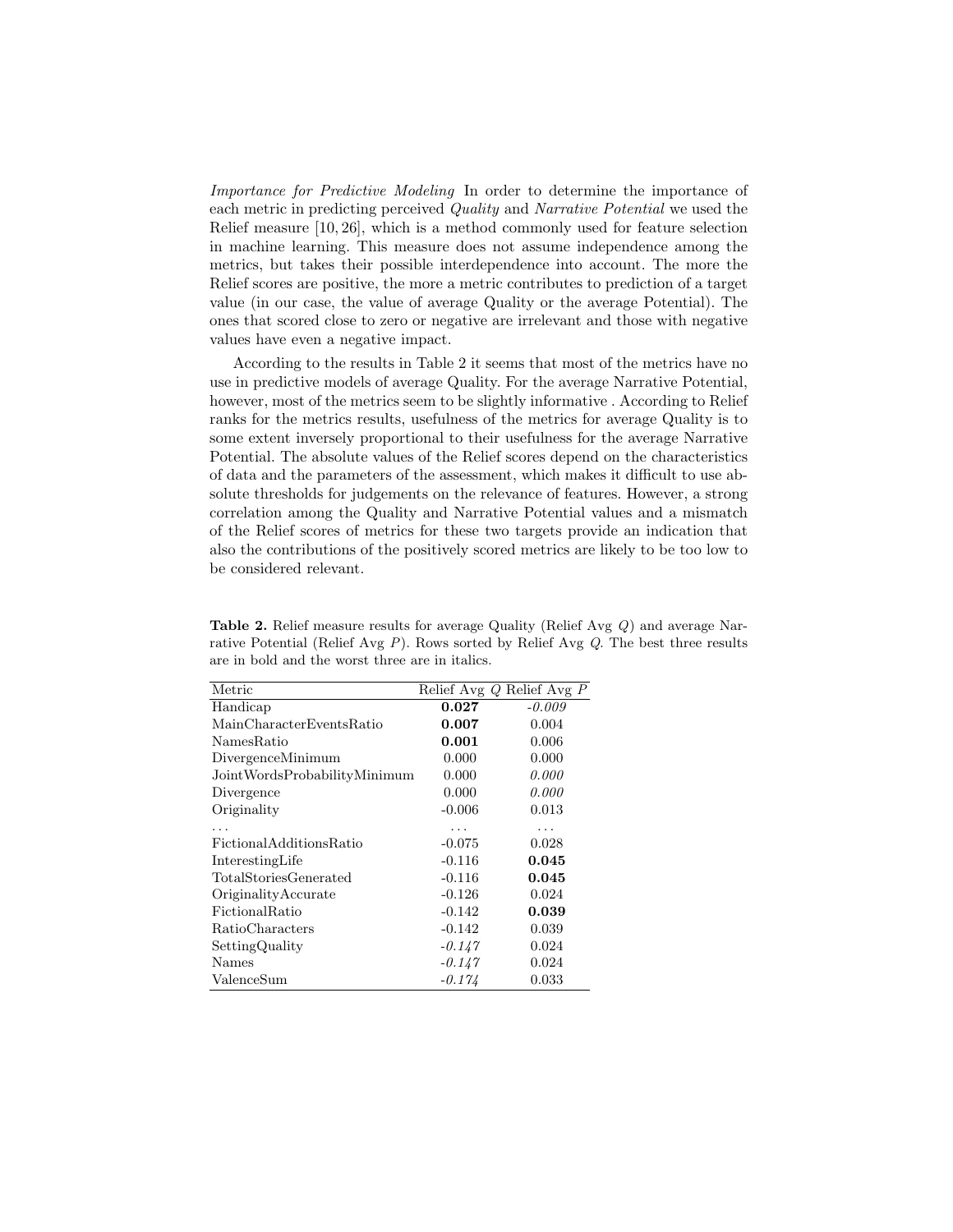# 5 Relative Limits of Evaluating Quality

The results previously presented evidence that there is a strong correlation between narrative potential and perceived overall quality of a what-if, which indicates that focusing on narrative plausibility as one of the main factors of quality can lead to better results. Moreover, some of the metrics are weakly correlated to narrative potential. However, these results are still inconclusive, and there is a number of aspects worth mentioning for their influence on the results.

Automatically generating stories and computing useful values for metrics is heavily dependent on the available knowledge. The outcome of the system is constrained by the use of ConceptNet. The amount of relations that can be safely used in ConceptNet is small and the richness and depth of the chains of properties is limited regarding to its use as a source for narrative processing. This makes it necessary to address knowledge management from a different perspective. The WHIM project currently includes a whole module for providing robust knowledge to the rest of the modules, and the impact of the application of this subsystem on the creation and evaluation of what-if ideas will be reported once the results are ready.

The generation process (for the what-ifs, the stories and the metrics) strongly influences the overall outcome. Many design decisions have been taken in order to provide a working, implemented prototype able to generate actual what-ifs, and these decisions set the kind of what-ifs generated, the complexity of the stories and many other aspects. The provided results are then the outcome of a specific implementation which does not claim any generality. However, the approach itself (namely the generation-metric computation-evaluation process) is presented as a generally applicable method for producing novel what-if ideas.

The used metrics for labeling narrative properties do not cover all computable features. There is a large number of aspects that can be extracted from a whatif, and the narrative-based feature extraction module of the What-If Machine does not currently provide coverage for all of them. This is considered to be not strictly relevant with regard to the methodology and scope of the study. To test the second hypothesis (the existence of a correlation between a certain set of metrics and the overall quality and plausibility), the metrics must be improved. For that purpose, the presented study gives valuable insight on which direction to go next.

The weak correlation between our metrics and the quality perceived by humans suggested that considering more sophisticated metrics was necessary. Some of them were considered:

- 1. Humanization: An approximation of how much human-like the main character is, assuming that fictional scenarios use characters that, while behaving like humans, can be non-human.
- 2. Empathy: How much empathy will a reader feel about the characters.
- 3. Tragedy: The amount of tragedy in the story.
- 4. Reality: How real and current the context is. An approximation of fictionally in terms of context.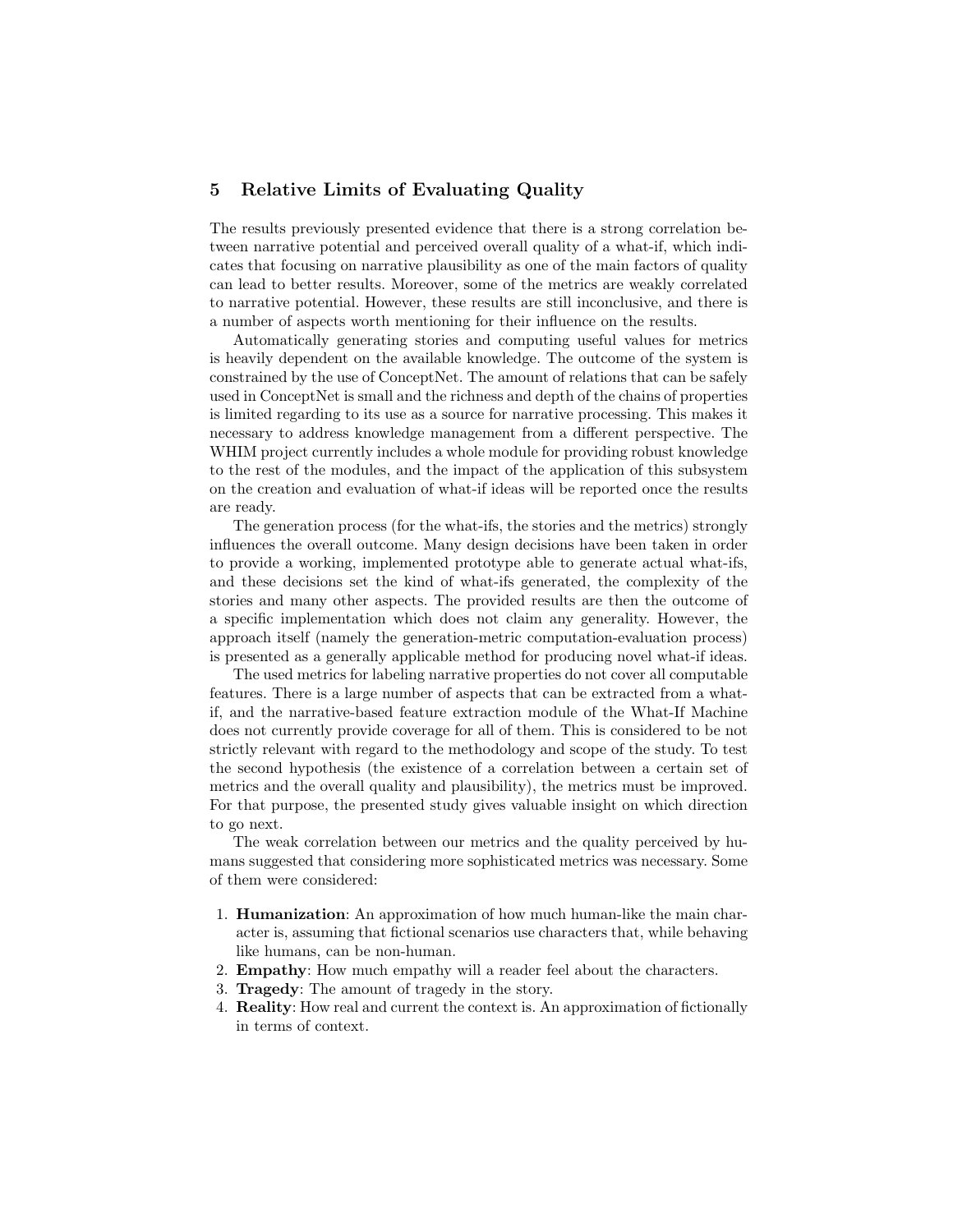5. TimeSpan: The time span the story covers. It could be minutes, days or years.

Modelling and implementing these metrics proved to be beyond technical capabilities because it required complex, rich knowledge bases (1, 4), reliable text understanding systems (5), sophisticated emotional models (2) or formal versions of narratological models (3). All of these resources are currently not available.

## 6 Conclusions

The current paper has presented a pilot study trying to gain insight on two hypotheses, namely that (1) human evaluation on overall quality of what-if ideas correlates to the perception of narrative potential and that (2) there is a set of computable metrics that also correlate to this perception. The study has evidenced that there is a strong correlation between quality and narrative potential for humans (1), but failed to prove such a strong correlation between the current metrics and the human ratings. These results have been analysed and discussed in terms of the limited potential of the current implementation of both the fictional ideation procedure and the method employed to evaluate it. Actual implementations lack the required complexity to approximate evaluations with a relatively acceptable level of accuracy, mainly due to the limited technical capabilities of current computational solutions.

# References

- 1. Boden, M.: Computational Models of Creativity. Handbook of Creativity pp. 351– 373 (1999)
- 2. Boden, M.: Creative Mind: Myths and Mechanisms. Routledge, New York, NY, 10001 (2003)
- 3. Colton, S.: Creativity Versus the Perception of Creativity in Computational Systems. Proceedings of the AAAI Spring Symposium on Creative Systems (Colton 2002), 14–20 (2008)
- 4. Colton, S.: The painting fool: Stories from building an automated painter. Computers and Creativity 9783642317, 3–38 (2012)
- 5. Colton, S., Pease, A., Ritchie, G.: The effect of input knowledge on creativity. Technical Reports of the Navy Center for (2001), http://www.inf.ed.ac.uk/publications/online/0055.pdf
- 6. Colton, S., Wiggins, G.: Computational creativity: The final frontier? ECAI (2012)
- 7. Gervás, P.: Linguistic creativity at different levels of decision in sentence production. In: Proceedings of the AISB 02 Symposium on AI and Creativity in Arts and Science, 3rd-5th April 2002, Imperial College. pp. 79–88 (2002)
- 8. Haenen, J., Rauchas, S.: Investigating artificial creativity by generating melodies, using connectionist knowledge representation. In: The Third Joint Workshop on Computational Creativity (2006), http://ccg.doc.gold.ac.uk/events/ecai06/proceedings/Haenen.pdf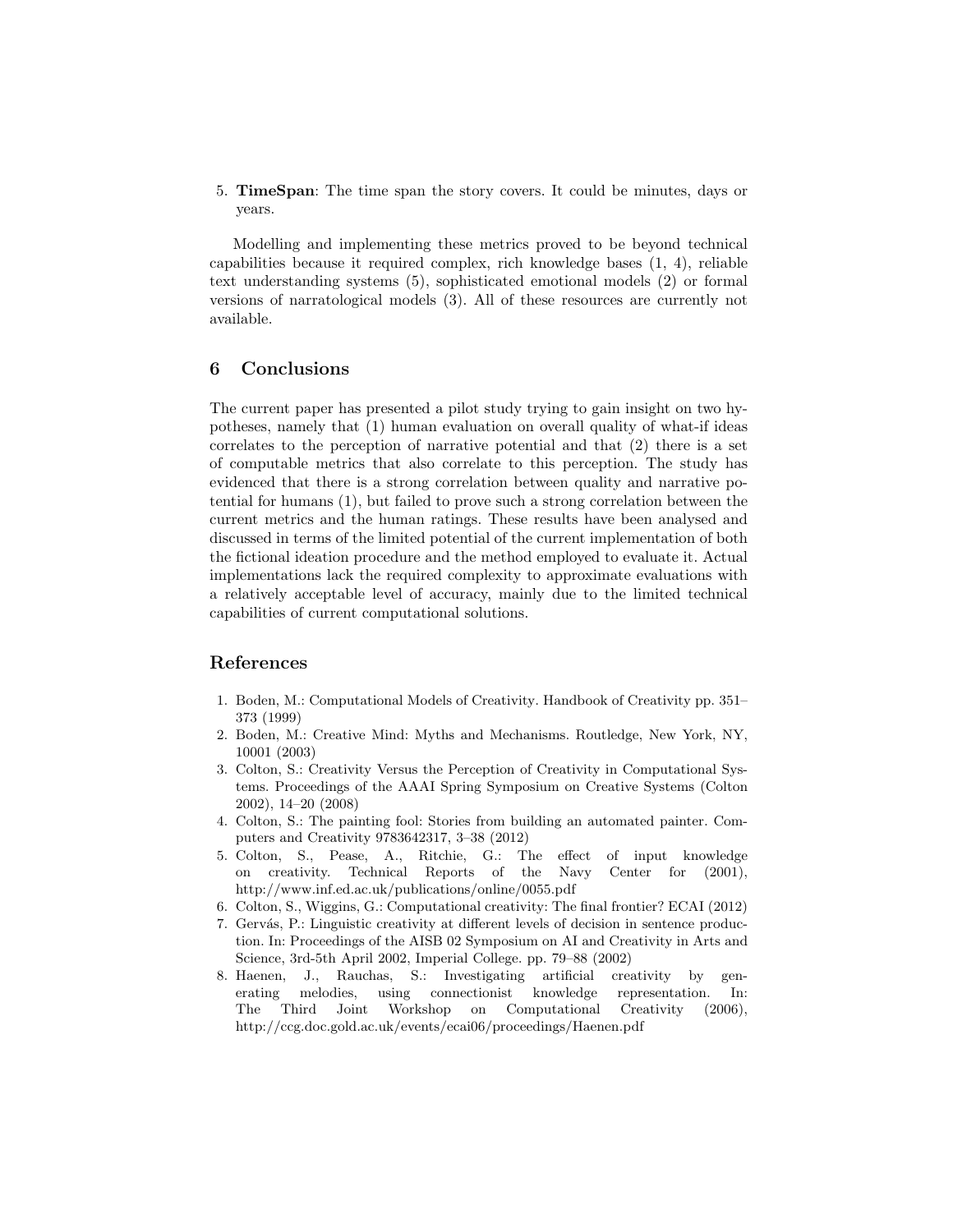- 9. Jordanous, A.: A Standardised Procedure for Evaluating Creative Systems: Computational Creativity Evaluation Based on What it is to be Creative. Cognitive Computation 4(3), 246–279 (2012), http://dblp.unitrier.de/db/journals/cogcom/cogcom4.html#Jordanous12
- 10. Kira, K., Rendell, L.: A practical approach to feature selection. In: Proceedings of the ninth international workshop on Machine learning. pp. 249–256 (1992)
- 11. León, C., Gervás, P.: The Role of Evaluation-Driven rejection in the Successful Exploration of a Conceptual Space of Stories. Minds and Machines 20(4), 615–634 (2010)
- 12. Llano, M.T., Colton, S., Hepworth, R., Gow, J.: Automated Fictional Ideation via Knowledge Base Manipulation. Cognitive Computation pp. 1–22 (2016)
- 13. Llano, M.T., Cook, M., Guckelsberger, C.: Towards the automatic generation of fictional ideas for games. Experimental AI in  $\dots$  (2014)
- 14. Llano, M.T., Hepworth, R.: Automating fictional ideation using ConceptNet. Proceedings of the  $\ldots$  (2014)
- 15. Machado, P., Martins, T., Amaro, H., Abreu, P.: Beyond interactive evolution: Expressing intentions through fitness functions. Leonardo (2015)
- 16. Manning, C.D., Surdeanu, M., Bauer, J., Finkel, J.R., Bethard, S., McClosky, D.: The stanford corenlp natural language processing toolkit. In: ACL (System Demonstrations). pp. 55–60 (2014)
- 17. Nowak, E., Jurie, F., Triggs, B.: Sampling Strategies for Bag-of-Features Image Classification. pp. 490–503. Springer Berlin Heidelberg (2006)
- 18. Pease, A., Colton, S.: On impact and evaluation in computational creativity: A discussion of the Turing test and an alternative proposal. AISB 2011: Computing and Philosophy pp. 15–22 (2011)
- 19. Pease, A., Winterstein, D., Colton, S.: Evaluating machine creativity. In: Workshop on Creative Systems, 4th (2001)
- 20. Peinado, F., Gervás, P.: Evaluation of Automatic Generation of Basic Stories. New Generation Computing, Computational Paradigms and Computational Intelligence. Special issue: Computational Creativity 24(3), 289–302 (2006)
- 21. Pereira, F.C., Hervás, R., Gervás, P., Cardoso, A.: A Multiagent Text Generator with Simple Rhetorical Habilities. In: Proc. of the AAAI-06 Workshop on Computational Aesthetics: AI Approaches to Beauty and Happiness, July 2006. AAAI Press (2006)
- 22. Pérez, R.y., Ortiz, O., Luna, W., Negrete, S.: A system for evaluating novelty in computer generated narratives. Creativity (2011)
- 23. Pérez y Pérez, R.: MEXICA: A Computer Model of Creativity in Writing. Ph.D. thesis, The University of Sussex (1999)
- 24. Ritchie, G.: Assessing creativity. In: Proceedings of the AISB Symposium on AI and Creativity in Arts and Science. pp. 3–11. York, UK
- 25. Ritchie, G.: Some Empirical Criteria for Attributing Creativity to a Computer Program. Minds & Machines 17, 67–99 (2007)
- 26. Robnik-Sikonja, M., Kononenko, I.: An adaptation of relief for attribute estimation in regression. In: Machine Learning: Proceedings of the Fourteenth International Conference (ICML 1997). pp. 296–304 (1997)
- 27. Ware, S.G., Young, R.M.: Validating a Plan-Based Model of Narrative Conflict. In: Proceedings of the International Conference on the Foundations of Digital Games. pp. 220–227. ACM Press, New York, New York, USA (2012)
- 28. Ware, S.G., Young, R.M., Harrison, B., Roberts, D.L.: Four Quantitative Metrics Describing Narrative Conflict.pdf. pp. 18–29. Springer Berlin Heidelberg (2012)